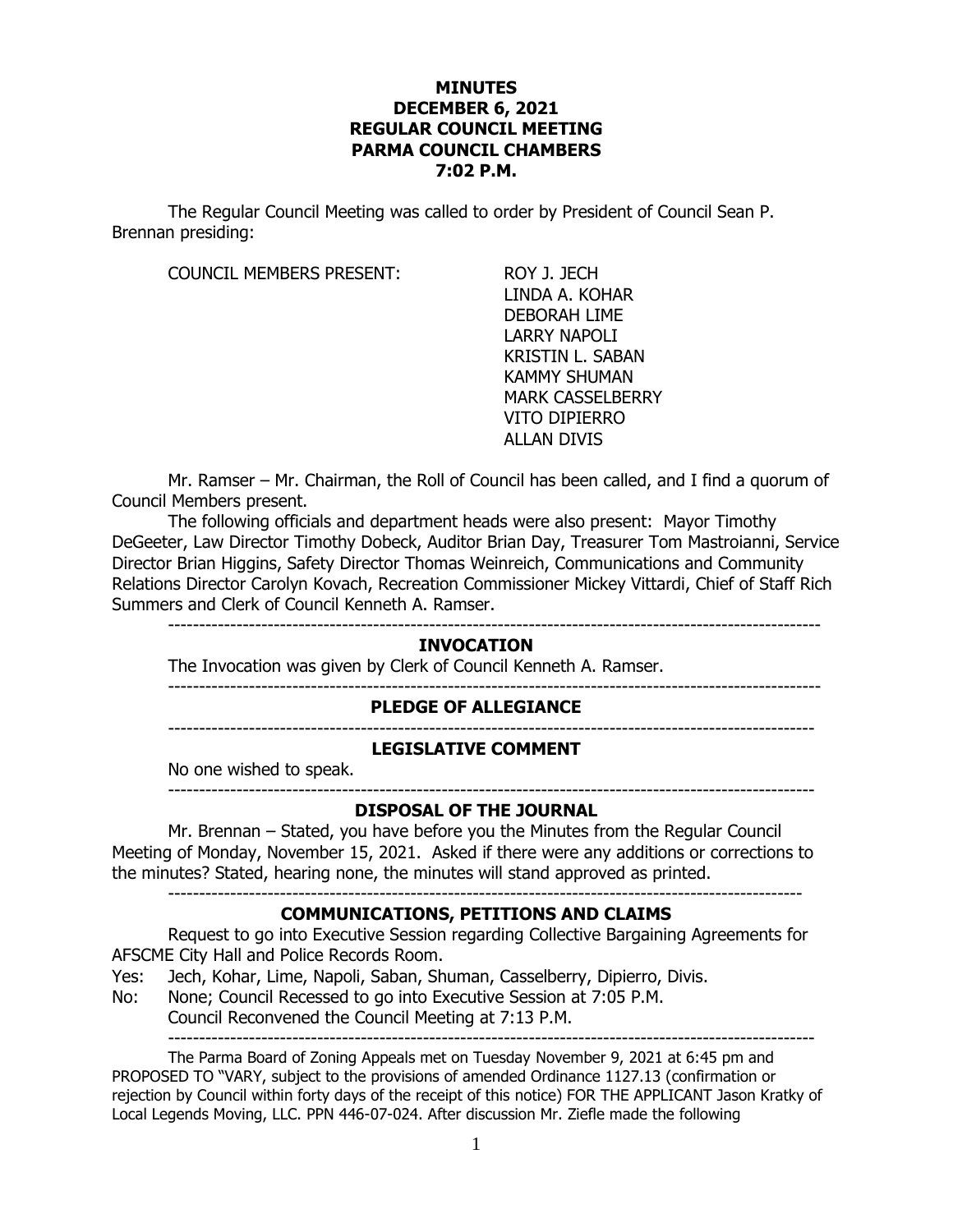recommendation: "I make a motion that we recommend to Council to DENY Jason Kratky of Local Legends Moving, LLC, 6072 South Park Blvd., 44134 has requested an "Area" variance of the City of Parma Codified Ordinances of Section 1153.03(c)(2)(F) - SINGLE-FAMILY HOUSE DISTRICTS-ACCESSORY USES & BUILDINGS – PARKING OF COMMERCIAL VEHICLES. Only one commercial vehicle not exceeding a gross weight of 8,500 pounds or an overall height of 82 inches may be parked per dwelling unit. Additionally, there shall be no parking of box trucks on residential property. The applicant is requesting a variance to allow the parking of a 118-inch tall, 4,600-pound truck on a hard surface on property located at 6072 South Park Blvd. This variance would result in allowing for parking of box truck 36 inches taller than code allows on a residential lot. The PPN 446-07-024. By denying this variance the characteristics of the neighborhood would not be substantially altered and by denying this variance the intent of the zoning and building requirements would be observed."

Mr. Mastrobuono second the motion. Mrs. Green, Mr. Yurkiw, Mr. Ziefle, Mr. Mastrobuono and Mr. O'Connor voted to recommend Council to deny this variance.

Motion made by Councilman Divis seconded by Councilman Casselberry to thereafter read the variance application by title only. Further moved to refer the Variance application to the Planning Committee. Motion carried.

--------------------------------------------------------------------------------------------------------------------

The Parma Board of Zoning Appeals met on Tuesday November 9, 2021 at 6:45 pm and PROPOSED TO "VARY, subject to the provisions of amended Ordinance 1127.13 (confirmation or rejection by Council within forty days of the receipt of this notice) FOR THE APPLICANT David & Pam Neuzil, 7880 Lime Lane. PPN 455-18-023. After discussion Mr. Yurkiw made the following recommendation: "I make a motion that we recommend to Council to DENY David & Pam Neuzil, 7880 Lime Lane, 44129, have requested an "Area" variance of the City of Parma Codified Ordinances of Section 1153.03(c)(2) – SINGLE FAMILY HOUSE DISTRICTS – ACCESSORY USES AND BUILDINGS-

REGULATIONS. Any owner of recreational equipment may park or store such equipment, not in excess of 24' in overall length on property owned by him. The applicant is requesting a variance to allow to park a 34' recreation vehicle on concrete drive to the side of home located at 7880 Lime Lane. The variance would result in 10 feet additional overall length of recreational vehicle to be stored on concrete parking pad to side of residence. The PPN 455-18-023. We recommend denying this variance because the essential character of the neighborhood would be substantially altered and adjoining properties would suffer a substantial detriment as a result of this variance."

Mr. Ziefle second the motion. Mrs. Green, Mr. Yurkiw, Mr. Ziefle, Mr. Mastrobuono and Mr. O'Connor voted to deny this variance.

Motion made by Councilman Divis seconded by Councilman Casselberry to thereafter read the variance application by title only. Further moved to refer the Variance application to the Planning Committee. Motion carried.

--------------------------------------------------------------------------------------------------------------------

The Parma Board of Zoning Appeals met on Tuesday November 9, 2021 at 6:45 pm and PROPOSED TO "VARY, subject to the provisions of amended Ordinance 1127.13 (confirmation or rejection by Council within forty days of the receipt of this notice) FOR THE APPLICANT Jon Fitzwater, for property at 5575 Venture Drive. PPN is 441-12-003. After discussion Mr. Yurkiw made the following recommendation: "I make a motion that we recommend to Council to GRANT John Fitzwater of Weston, Inc. 4760 Richmond Rd, Suite 200, Warrensville Heights, OH 44128 has requested an "Area" variance of the City of Parma Codified Ordinances of Section 1177.05(c) LOT AREA, WIDTH AND COVERAGE REQUIREMENTS – The maximum lot coverage for all buildings and structures, including parking lot area, off-street loading areas, access roads, driveways and walkways, and other impervious surface areas, shall not exceed 75% of the total lot area. The applicant is proposing 80.5%. This variance would result in allowing 5.5% more impervious area on the site at 5575 Venture Drive. The PPN 441-12-003.

John Fitzwater of Weston, Inc. 4760 Richmond Rd, Suite 200, Warrensville Heights, OH 44128 has requested an "Area" variance of the City of Parma Codified Ordinances of Section 1197.09 – SURFACE CONSTRUCTION: IMPROVEMENTS; GRADING; DRAINAGE PLANS; CURBS. All parking areas shall require concrete 6" curbs around the parking area to prevent vehicles from projecting into required yards and public rights-of-way and to define parking areas. The applicant is proposing not to construct required curbing for property at 5575 Venture Dr. This variance would result in allowing no curbs in the parking lot area. The PPN 441-12-003. By granting these variances the essential character of the neighborhood would not be substantially altered, and the adjoining properties would not suffer a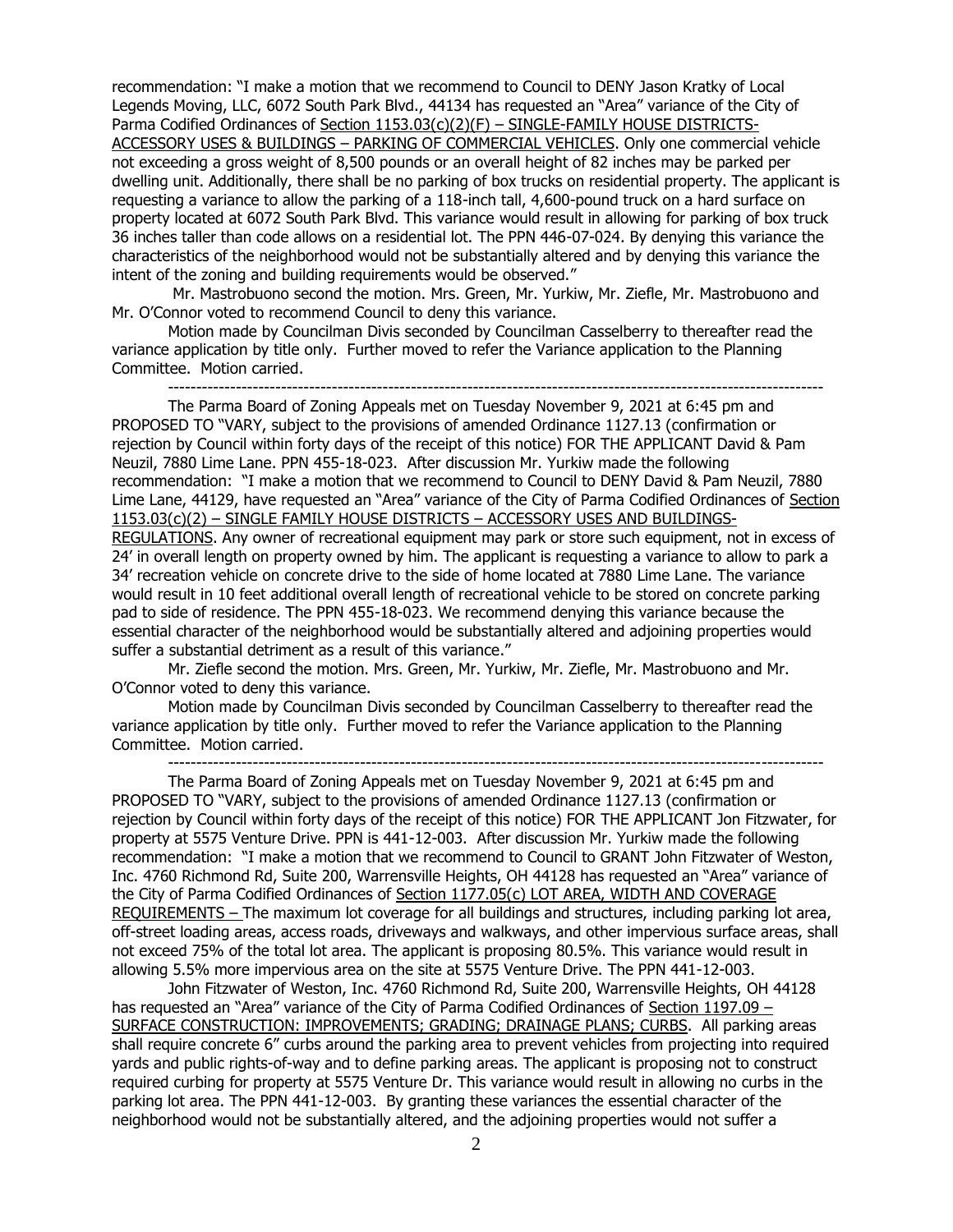substantial detriment as a result of granting these variances. The spirit and intent behind the building and zoning requirements would be observed and substantial justice be done by granting these variances."

Mr. Ziefle second the motion. Mrs. Green, Mr. Yurkiw, Mr. Ziefle, Mr. Mastrobuono and Mr.

O'Connor voted yes to recommend Council to grant these variances.

Also be it noted that a variance(s) once granted, shall not be withdrawn or changed unless there is a change of circumstances or if after the expiration of six months no substantial construction is done in accordance with the terms and condition for which such variance was granted. In which case the Building Commissioner shall give notice in writing, and thirty days thereafter the variances will be deemed null and void, and all regulations governing such premises in question shall revert back to those in effect before the variance was granted.

Motion made by Councilman Divis seconded by Councilman Casselberry to thereafter read the variance application by title only. Further moved to refer the Variance application to the Planning Committee. Motion carried.

--------------------------------------------------------------------------------------------------------------------

The Parma Board of Zoning Appeals met on Tuesday November 9, 2021 at 6:45 pm and PROPOSED TO VARY, subject to the provisions of amended Ordinance 1127.13 (confirmation or rejection by Council within forty days of the receipt of this notice) FOR THE APPLICANT Lenny Berry, 5277 State Rd. The PPN is 444-04-110. After discussion Mr. Ziefle made the following recommendation: "I make a motion that we recommend to Council to DENY Lenny Berry of Purpose Cannabis Company, LLC, 5277 State Rd., 44134 has requested an "Use" variance of the City of Parma Codified Ordinances of Section 1170.03 – COMMERCIAL/OFFICE DISTRICTS – SCHEDULE OF PERMITTED BUILDINGS AND USES. The proposal is to use existing building in Retail Business District for medical marijuana dispensary at 5277 State Rd. Medical marijuana dispensary not included in permitted buildings and uses in Commercial/Office Districts schedule. Permitted only in Industrial A and Industrial Park Districts. This variance would result in allowing to use building in Retail Business District for medical marijuana dispensary. The PPN 444-04-110. By denying this variance the characteristics of the neighborhood would not be substantially altered, by denying this variance the intent of the zoning and building requirements would be observed."

Mr. Mastrobuono second the motion. Mrs. Green, Mr. Yurkiw, Mr. Ziefle, Mr. Mastrobuono and Mr. O'Connor voted to recommend Council to deny this variance.

Motion made by Councilman Divis seconded by Councilman Casselberry to thereafter read the variance application by title only. Further moved to refer the Variance application to the Planning Committee. Motion carried.

## ---------------------------------------------------------------------------------------------------

## **AMENDMENT TO THE CALENDAR**

Motion made by Councilman Jech seconded by Councilman Casselberry to amend the Calendar by replacing Ordinance No. 220-21 with Revised Ordinance No. 220-21. Motion carried.

----------------------------------------------------------------------------------------------------

#### **FIRST READING**:

ORDINANCE NO. 209-21 12/6/21

BY: R. J. JECH

AN ORDINANCE TO REZONE PERMANENT PARCEL NUMBER 446-11-001, LOCATED AT 6123 STATE ROAD FROM SINGLE FAMILY-A TO RETAIL BUSINESS DISTRICT, IN THE CITY OF PARMA

Councilman Jech – Asked if a member of Council would add their name as sponsor so the rezoning could move forward. Introduced Mr. Steve Ferris from Drug Mart. Stated that they are very community oriented and were involved with the shred event and numerous other events.

Mr. Brennan – Said Ordinance will be referred to the Planning Committee and Planning Commission.

---------------------------------------------------------------------------------------------------------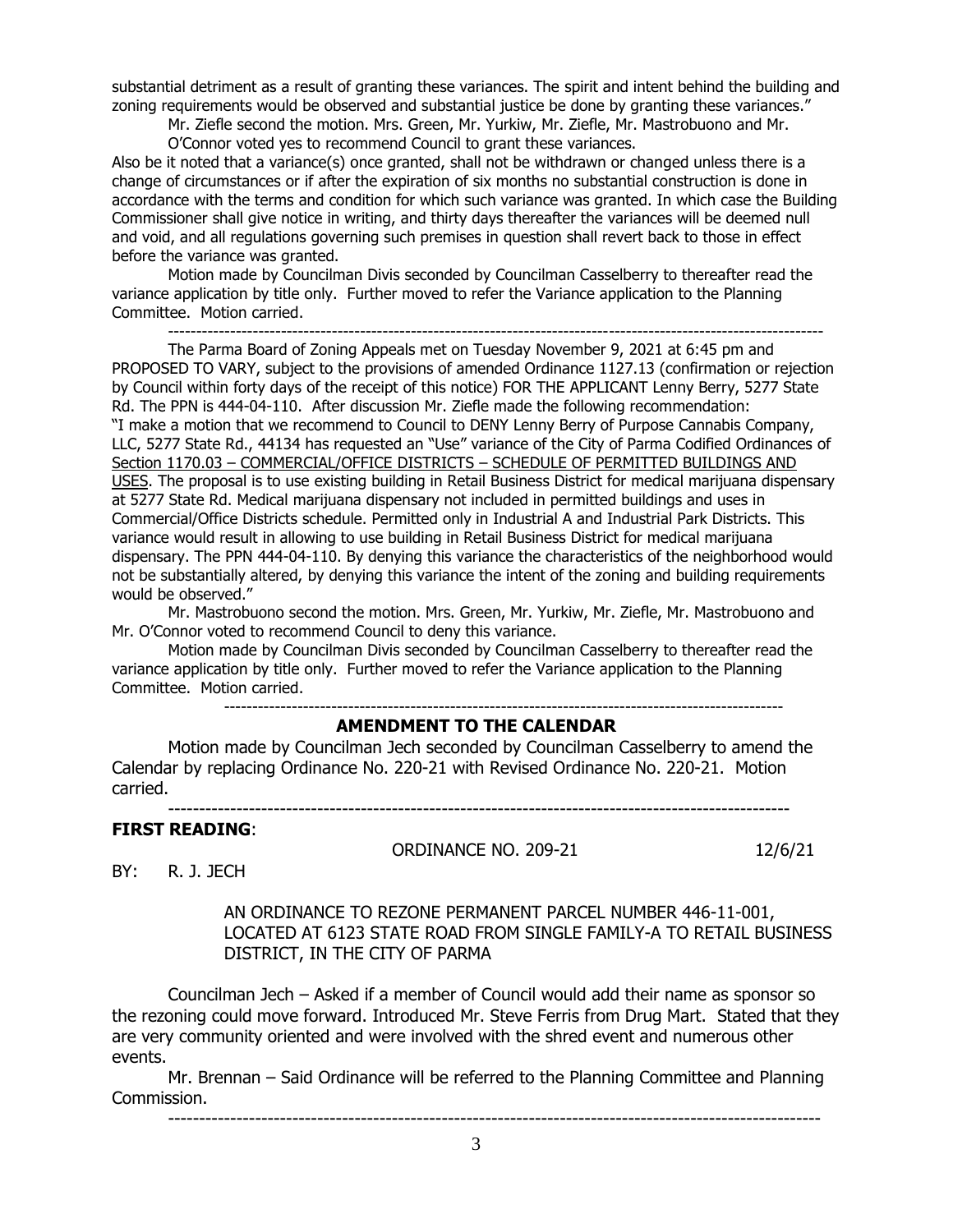BY: R. J. JECH

A RESOLUTION URGING THE ADMINISTRATION TO USE FEDERAL INFRASTRUCTURE MONIES TO SECURE SIDEWALKS IN THE AREA OF WEST RIDGEWOOD DRIVE (FROM BROADVIEW ROAD TO RIDGE ROAD) AND THE DOWNTOWN PARMA AREA, AND DECLARING AN EMERGENCY

Councilman Jech – Stated wanted to see something done throughout the years but didn't want to put the cost on the city or residents. Also asked that the legislation be amended to include bike lanes.

Mr. Brennan – Said Resolution will be referred to the Finance Committee.

| - - - |  |
|-------|--|

BY: K. L. SABAN, D. LIME

AN ORDINANCE TO INCREASE THE SALARY OF THE CITY TREASURER, AND DECLARING AN EMERGENCY

Mr. Brennan – Said Ordinance will be referred to the Finance Committee.

| ORDINANCE NO. 213-21       | 12/6/21 |
|----------------------------|---------|
| K I SARAN D LIME K SHIIMAN |         |

------------------------------------------------------------------------------------------------------

BY: K. L. SABAN, D. LIME, K. SHUMAN

AN ORDINANCE TO AMEND A PART OF SCHEDULE "A" OF ORDINANCE NO. 348-04 TO CHANGE THE SALARIES FOR THE POSITIONS OF CHIEF OF POLICE, DEPUTY CHIEF OF POLICE, CHIEF OF FIRE, AND ASSISTANT CHIEF OF FIRE, AND DECLARING AN EMERGENCY

Mr. Brennan – Said Ordinance will be referred to the Finance Committee.

----------------------------------------------------------------------------------------------------

ORDINANCE NO. 220-21 12/6/21

BY: D. LIME (By Request – Safety Director)

> AN ORDINANCE APPROVING THE MEMORANDUM OF AGREEMENT TO THE COLLECTIVE BARGAINING AGREEMENT BETWEEN THE CITY OF PARMA AND THE OHIO PATROLMEN'S BENEVOLENT ASSOCIATION (SERGEANTS AND LIEUTENANTS) RELATIVE TO IMPLEMENTING TWELVE (12) HOUR WORK SCHEDULES, AND DECLARING AN EMERGENCY

Mr. Brennan - Said Ordinance will be referred to the Finance Committee.

ORDINANCE NO. 221-21 12/6/21

BY: D. LIME

(By Request – Safety Director)

AN ORDINANCE AUTHORIZING THE MAYOR AND DIRECTOR OF PUBLIC SAFETY TO ENTER INTO A CONTRACT TO PURCHASE EQUIPMENT TO OUTFIT SIX (6)

----------------------------------------------------------------------------------------------------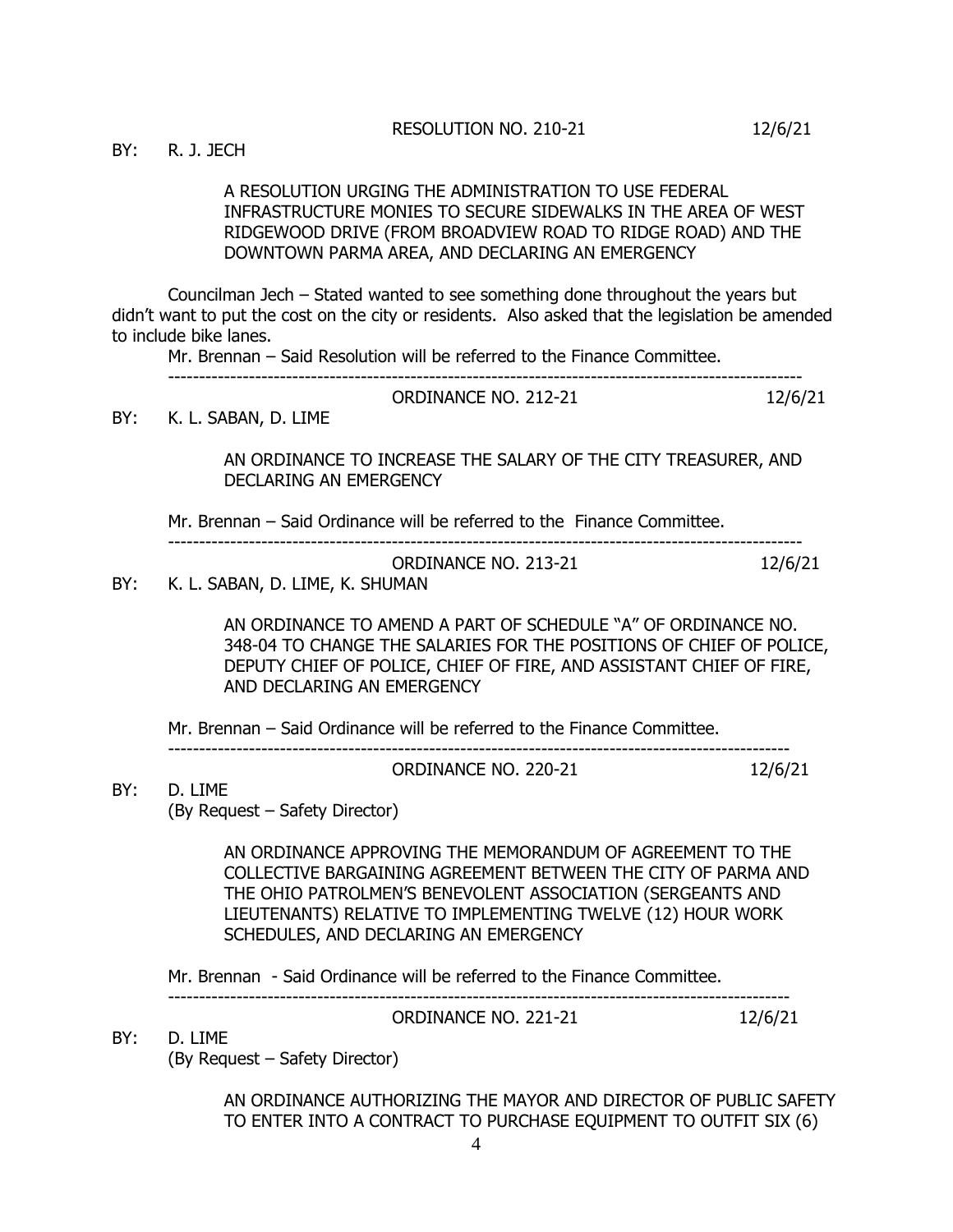#### CHEVY TAHOES FOR THE PARMA POLICE DEPARTMENT, UNDER THE STATE OF OHIO BID PRICING, AND DECLARING AN EMERGENCY

Said Ordinance will be referred to the Finance Committee.

---------------------------------------------------------------------------------------------------------------------

## **SECOND READING**:

ORDINANCE NO. 202-21 11/15/21

BY: K.L. SABAN, L.A. KOHAR (By Request – Clerk of Court)

> AN ORDINANCE AUTHORIZING THE SERVICE DIRECTOR TO ENTER INTO A CONTRACT WITH THE LOWEST AND BEST BIDDER FOR FURNISHING AND INSTALLATION OF CARPETING OF THE OFFICES AT PARMA MUNICIPAL COURT, AND DECLARING AN EMERGENCY

Motion made by Councilwoman Saban seconded by Councilman Casselberry to refer Ordinance No. 202-21 back to the Finance Committee. Motion carried. ---------------------------------------------------------------------------------------------------------

ORDINANCE NO. 206-21 11/15/21

BY: L.A. KOHAR (By Request – City Engineer)

> AN ORDINANCE AUTHORIZING THE DIRECTOR OF PUBLIC SERVICE TO ENTER INTO A GRANT OF PERMANENT STORMWATER EASEMENTS IN CERTAIN PREMISES KNOWN AS PERMANENT PARCEL NUMBER 449-24-029 AND PERMANENT PARCEL NUMBER 449-22-044 FOR THE UPPER RIDGEWOOD BASIN IMPROVEMENT PROJECT WHICH WILL GRANT AN EASEMENT TO THE NORTHEAST OHIO REGIONAL SEWER DISTRICT (NEORSD) FOR THE INSTALLATION, CONSTRUCTION, OPERATION, MAINTENANCE, AND REPLACEMENT OF STORMWATER FACILITIES AT 7620 W. RIDGEWOOD DRIVE AND KELTONSHIRE ROAD, IN THE CITY OF PARMA, AND DECLARING AN **EMERGENCY**

Motion made by Councilwoman Saban seconded by Councilman Casselberry to refer Ordinance No. 206-21 back to the Finance Committee. Motion carried.

---------------------------------------------------------------------------------------------------------------------

#### **THIRD READING:**

ORDINANCE NO. 129-21 8/2/21

BY: D. LIME. A. DIVIS

AN ORDINANCE AUTHORIZING THE MAYOR AND/OR SERVICE DIRECTOR TO ENTER INTO A CONTRACT WITH THE CUYAHOGA COUNTY REGIONAL PLANNING COMMISSION TO CONDUCT A CITY-WIDE PARKING STUDY IN THE CITY OF PARMA, AND DECLARING AN EMERGENCY

Motion made by Councilwoman Saban seconded by Councilman Casselberry to amend Ordinance No. 129-21 as follows: In Section 3, insert Fund No. 405-405; Account No. 62110- 00000. Further moved to waive Rule 52 and place Ordinance No. 129-21 on Third Reading for final passage as amended. Motion carried.

Motion made by Councilman Jech seconded by Councilman Casselberry to adopt Ordinance No. 129-21 as amended.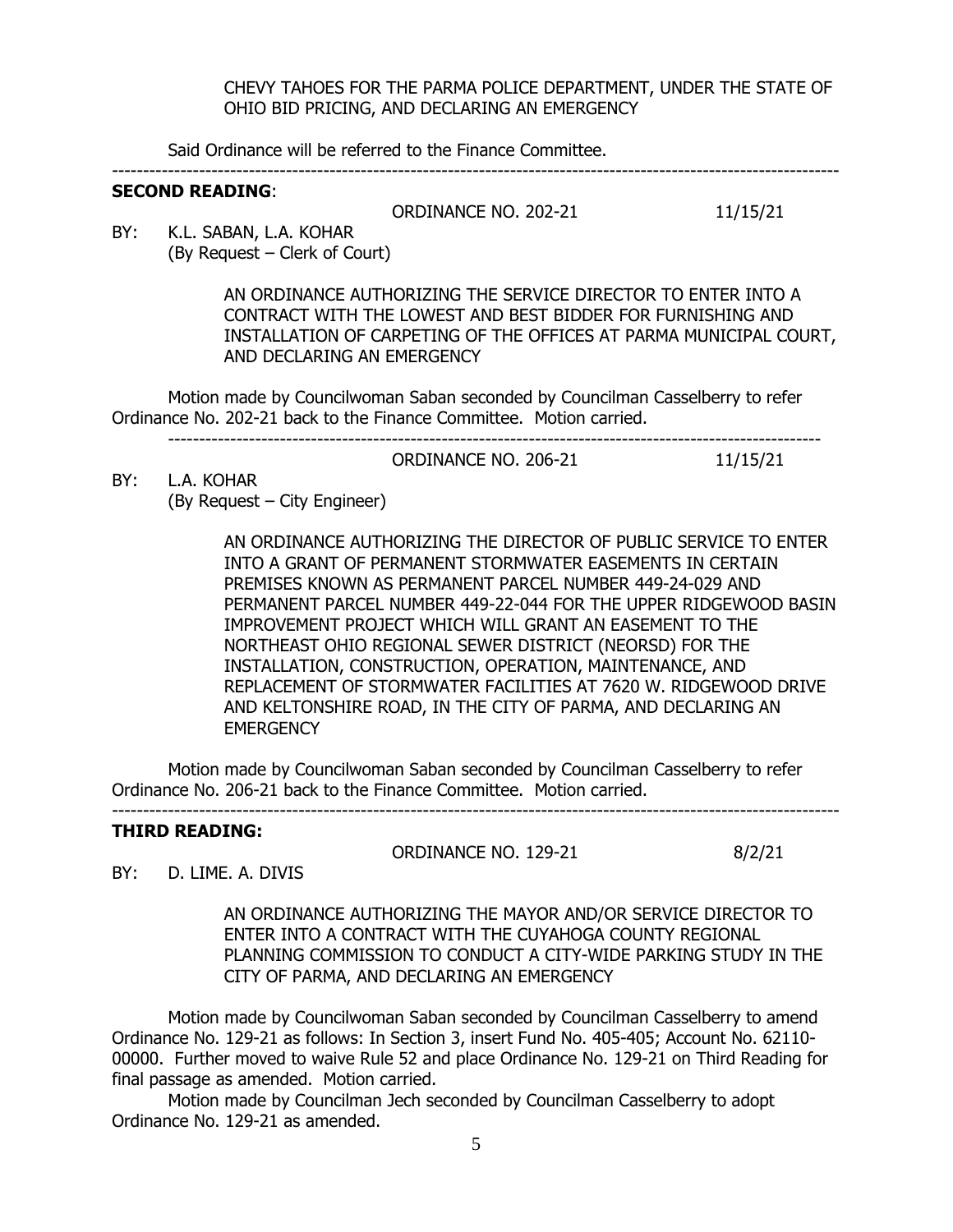Yes: Jech, Kohar, Lime, Napoli, Saban, Shuman, Casselberry, Dipierro, Divis.

No: None; Ordinance No. 129-21 is adopted as amended. --------------------------------------------------------------------------------------------------------

ORDINANCE NO. 169-21 10/4/21

BY: D. LIME

AN ORDINANCE TO AMEND SECTION 1197.13 "REQUIRED TRASH COLLECTION AREAS" WITHIN CHAPTER 1197 "OFF STREET PARKING AND LOADING FACILITIES" REGARDING GATE CLOSURES AND ADDITIONAL HEIGHT IN GENERAL BUSINESS TRASH COLLECTION AREAS IN THE CODIFIED ORDINANCES OF THE CITY OF PARMA, AND DECLARING AN EMERGENCY

Motion made by Councilman Divis seconded by Councilman Casselberry to amend Ordinance No. 169-21 as follows: In the third paragraph after the word "structure" add the sentence: **THE GATE SIDE OF THE DUMPSTER ENCLOSURE SHALL BE CLOSED AT ALL TIMES EXCEPT DURING TRASH COLLECTION.** Further moved to refer Ordinance No. 169-21 back to the Planning Committee for Public Hearing. Motion carried.

|        |              | ORDINANCE NO. 192-21 |  |  |  |
|--------|--------------|----------------------|--|--|--|
| $\sim$ | $\mathbf{r}$ |                      |  |  |  |

BY: K.L. SABAN (By Request – Recreation Director)

> AN ORDINANCE TO AMEND A PORTION OF EXHIBIT "A" OF ORDINANCE NO. 423-06 TO AMEND SEVERAL PART-TIME POSITIONS WITHIN THE DIVISION OF PARKS & RECREATION, AND DECLARING AN EMERGENCY

Motion made by Councilman Jech seconded by Councilman Casselberry to adopt Ordinance No. 192-21.

Yes: Jech, Kohar, Lime, Napoli, Saban, Shuman, Casselberry, Dipierro, Divis.

No: None; Ordinance No. 192-21 is adopted.

------------------------------------------------------------------------------------------------------------

BY: D. LIME

(By Request – Safety Director)

AN ORDINANCE AUTHORIZING THE MAYOR AND/OR THE DIRECTOR OF PUBLIC SAFETY TO ENTER INTO A CONTRACT FOR A FIRE DEPARTMENT HOSE APPLIANCE FOR THE PARMA FIRE DEPARTMENT, AND DECLARING AN **EMERGENCY** 

ORDINANCE NO. 193-21 11/8/21

Motion made by Councilwoman Saban seconded by Councilman Casselberry to amend Ordinance No. 193-21 as follows: In the Heading and in Section 1, change "Appliance" to read "Appliances". Also, in Section 1, line 2, insert Atlantic Emergency Solutions, and on line 3, insert \$96,320.25. Further moved to waive Rule 52 and place Ordinance No. 193-21 on Third Reading for final passage as amended. Motion carried.

Motion made by Councilman Jech seconded by Councilman Casselberry to adopt Ordinance No. 193-21 as amended.

Yes: Jech, Kohar, Lime, Napoli, Saban, Shuman, Casselberry, Dipierro, Divis.

No: None; Ordinance No. 193-21 is adopted as amended.

------------------------------------------------------------------------------------------------------------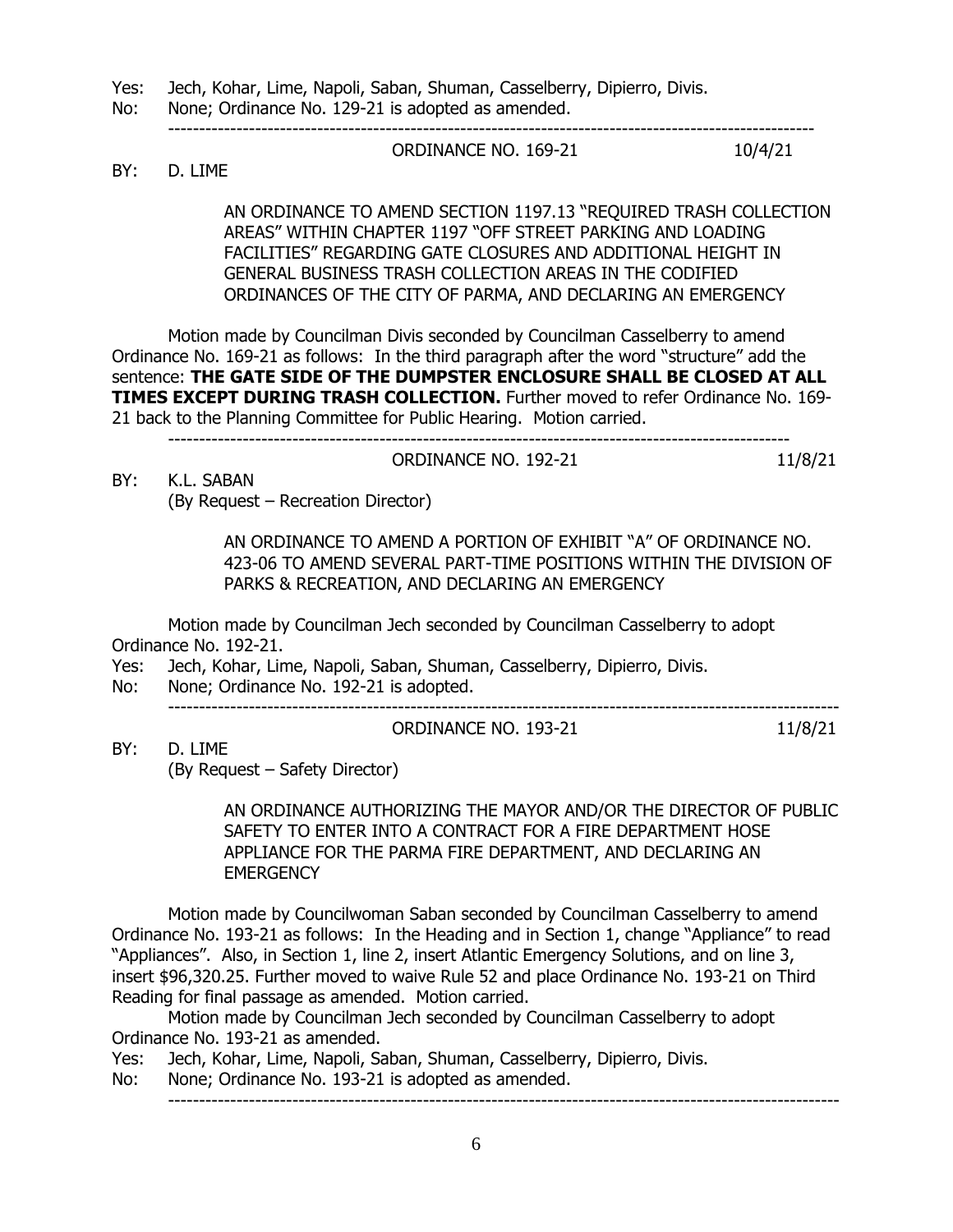BY: D. LIME

(By Request – Safety Director)

### AN ORDINANCE AUTHORIZING THE MAYOR AND/OR THE DIRECTOR OF PUBLIC SAFETY TO ENTER INTO A CONTRACT FOR FIRE DEPARTMENT HOSE FOR THE PARMA FIRE DEPARTMENT, AND DECLARING AN EMERGENCY

Motion made by Councilwoman Saban seconded by Councilman Casselberry to amend Ordinance No. 194-21 as follows: In Section 1, line 2, insert Fire Safety Service, Inc., and on line 3, insert \$113,243.00. Further moved to waive Rule 52 and place Ordinance No. 194-21 on Third Reading for final passage as amended. Motion carried.

Motion made by Councilman Jech seconded by Councilman Casselberry to adopt Ordinance No. 194-21 as amended.

Yes: Jech, Kohar, Lime, Napoli, Saban, Shuman, Casselberry, Dipierro, Divis.

No: None; Ordinance No. 194-21 is adopted as amended. --------------------------------------------------------------------------------------------------------

ORDINANCE NO. 196-21 11/8/21

BY: M. CASSELBERRY, R. J. JECH, D. LIME, L. NAPOLI, K. L. SABAN, K. SHUMAN, A. DIVIS

(By Request – City Engineer)

AN ORDINANCE AUTHORIZING THE DIRECTOR OF PUBLIC SERVICE TO ENTER INTO AN AGREEMENT WITH THE NORTHEAST OHIO REGIONAL SEWER DISTRICT (NEORSD) AND THE CUYAHOGA COUNTY DEPARTMENT OF PUBLIC WORKS, UNDER THE MEMBER COMMUNITY INFRASTRUCTURE GRANT PROGRAM (MCIP) FOR THE PARTIAL CONSTRUCTION COST OF THE KRUEGER AVENUE AREA SEWER IMPROVEMENT PROJECT IN THE CITY OF PARMA, AND DECLARING AN EMERGENCY

Motion made by Councilman Jech seconded by Councilman Casselberry to adopt Ordinance No. 196-21.

Yes: Jech, Kohar, Lime, Napoli, Saban, Shuman, Casselberry, Dipierro, Divis.

No: None; Ordinance No. 196-21 is adopted. --------------------------------------------------------------------------------------------------------

ORDINANCE NO. 197-21 11/8/21

BY: L. NAPOLI, R. J. JECH, L. A. KOHAR, D. LIME, K. L. SABAN, K. SHUMAN, M. CASSELBERRY, A. DIVIS (By Request – City Engineer)

> AN ORDINANCE AUTHORIZING THE DIRECTOR OF PUBLIC SERVICE TO ENTER INTO AN AGREEMENT WITH THE NORTHEAST OHIO REGIONAL SEWER DISTRICT (NEORSD) AND THE CUYAHOGA COUNTY DEPARTMENT OF PUBLIC WORKS, UNDER THE MEMBER COMMUNITY INFRASTRUCTURE GRANT PROGRAM (MCIP) FOR THE PARTIAL CONSTRUCTION COST OF THE GREEN ACRES DRIVE AREA SEWER IMPROVEMENT PROJECT IN THE CITY OF PARMA, AND DECLARING AN EMERGENCY

Motion made by Councilman Jech seconded by Councilman Casselberry to adopt Ordinance No. 197-21.

7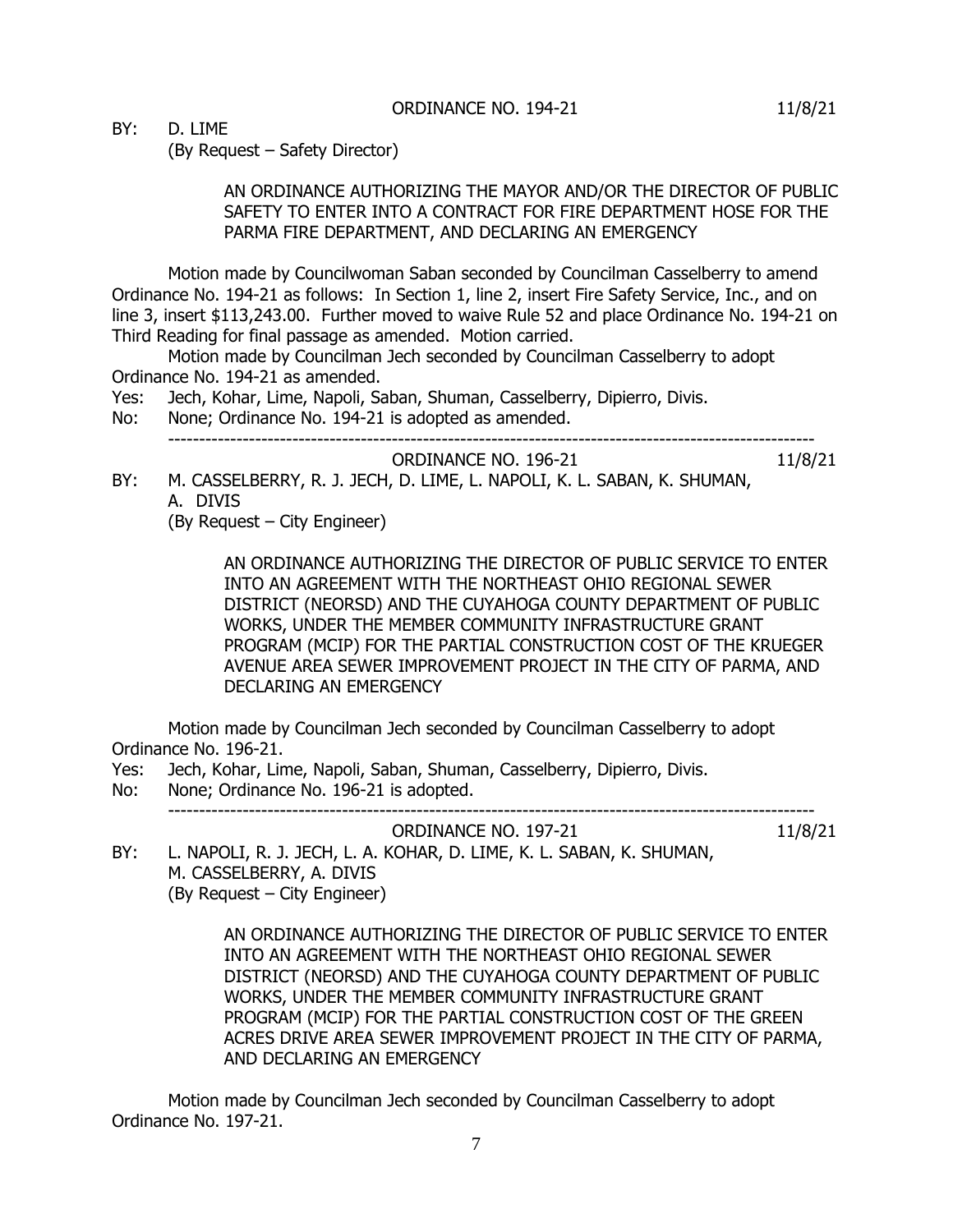Yes: Jech, Kohar, Lime, Napoli, Saban, Shuman, Casselberry, Dipierro, Divis.

No: None; Ordinance No. 197-21 is adopted.

### **SUSPENSION OF THE RULES:**

Mr. Brennan – Shall the statutory provision and Rule 48 requiring the full and distinct reading of Resolution No. 208-21, Ordinance No. 211-21, Ordinance No. 214-21, Resolution No. 215-21, Resolution No. 216-21, Resolution No. 217-21, Ordinance No. 218-21 and Ordinance No. 219-21 on three different days be dispensed with? Yes: Jech, Kohar, Lime, Napoli, Saban, Shuman, Casselberry, Dipierro, Divis. No: None; motion carried. Mr. Brennan – Shall Rule 45 requiring reference to committee be dispensed with and Resolution No. 208-21, Ordinance No. 211-21, Ordinance No. 214-21, Resolution No. 215-21, Resolution No. 216-21, Resolution No. 217-21, Ordinance No. 218-21 and Ordinance No. 219-21 be placed on final passage? Yes: Jech, Kohar, Lime, Napoli, Saban, Shuman, Casselberry, Dipierro, Divis. No: None; motion carried. ------------------------------------------------------------------------------------------------------------

---------------------------------------------------------------------------------------------------------------------

RESOLUTION NO. 208-21 12/6/21 BY: D. LIME, R. J. JECH, L. A. KOHAR, L. NAPOLI, K. L. SABAN, K. SHUMAN, M. CASSELBERRY, A. DIVIS

> A RESOLUTION DECLARING DECEMBER 11, 2021 "MR. JINGELING DAY" IN POLISH VILLAGE AND DESIGNATING HIM AN HONORARY CITIZEN OF PARMA, AND DECLARING AN EMERGENCY

Councilwoman Lime – Stated that Mr. Jingeling will be in Polish Village on December  $11<sup>th</sup>$ at Rudy's Strudel.

Motion made by Councilman Jech seconded by Councilman Casselberry to adopt Resolution No. 208-21.

Yes: Jech, Kohar, Lime, Napoli, Saban, Shuman, Casselberry, Dipierro, Divis.

No: None; Resolution No. 208-21 is adopted.

------------------------------------------------------------------------------------------------------------

BY: K. L. SABAN (By Request – Auditor)

AN ORDINANCE TO AMEND THE 2021 PERMANENT APPROPRIATIONS OF THE

ORDINANCE NO. 211-21 12/6/21

CITY OF PARMA, OHIO, AND DECLARING AN EMERGENCY

Auditor Day – Stated that Service Director Higgins was waiting for a check to come in. It came in today. They could not add it before the check came in.

Motion made by Councilwoman Saban seconded by Councilman Casselberry to amend Ordinance No. 211-21 by accepting Revised Exhibit "A". Motion carried.

Motion made by Councilman Jech seconded by Councilman Casselberry to adopt Ordinance No. 211-21 as amended.

Yes: Jech, Kohar, Lime, Napoli, Saban, Shuman, Casselberry, Dipierro, Divis.

No: None; Ordinance No. 211-21 is adopted as amended.

-----------------------------------------------------------------------------------------------------------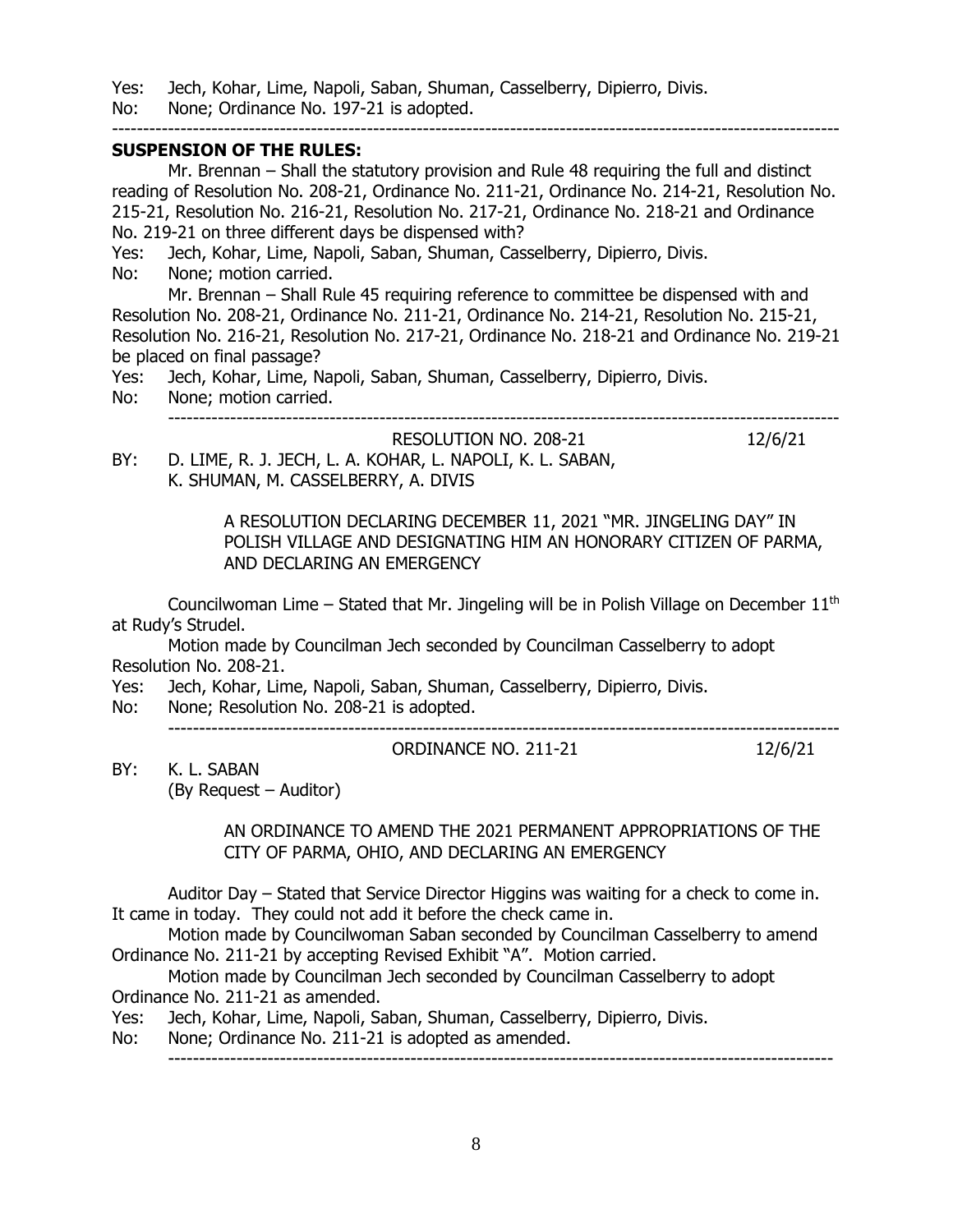BY: M. CASSELBERRY, D. LIME (By Request – Mayor)

### AN ORDINANCE TO ACCEPT THE GIFT OF LAND LOCATED ON PERMANENT PARCEL NUMBERS 447-04-056, 447-04-057, AND 447-04-058 ON FORESTWOOD DRIVE IN THE CITY OF PARMA, AND DECLARING AN EMERGENCY

Councilwoman Lime – Asked where the parcels are located? Also asked if the City will have to pay the back taxes and what will the purpose of the property be?

Mayor DeGeeter – Stated that the attorney representing the property contacted him asking if the City wanted to accept the properties as a gift. They are the wooded lots located between the ice rink and W. 54<sup>th</sup> Street on Forestwood.

Councilman Casselberry – Feels it will be a good acquisition for the city.

Law Director Dobeck - Stated it is unproductive land. So, whatever it is it is negligible, even if there are back taxes owed.

Motion made by Councilman Jech seconded by Councilman Casselberry to adopt Ordinance No. 214-21.

Yes: Jech, Kohar, Lime, Napoli, Saban, Shuman, Casselberry, Dipierro, Divis.

No: None; Ordinance No. 214-21 is adopted.

--------------------------------------------------------------------------------------------------------

BY: R. J. JECH

A RESOLUTION URGING THE STATE OF OHIO TO ADOPT LEGISLATION ALLOWING STATUTORY CITIES TO REGULATE SPEED LIMITS ON RESIDENTIAL STREETS, AND DECLARING AN EMERGENCY

RESOLUTION NO. 215-21 12/6/21

Councilman Jech – Stated that they receive numerous complaints regarding speeding on residential streets. He would like the city to be able regulate the speed limits on the side streets to 20 mph.

Motion made by Councilman Jech seconded by Councilman Casselberry to adopt Resolution No. 215-21.

Yes: Jech, Kohar, Lime, Napoli, Saban, Shuman, Casselberry, Dipierro, Divis.

No: None; Resolution No. 214-21 is adopted.

------------------------------------------------------------------------------------------------------

RESOLUTION NO. 216-21 12/6/21

BY: M. CASSELBERRY, R. J. JECH, L.A. KOHAR, D. LIME, L. NAPOLI, K. L. SABAN, K. SHUMAN, A. DIVIS

## A RESOLUTION APPOINTING JEREMY JUSEK AS POET LAUREATE FOR THE CITY OF PARMA, AND DECLARING AN EMERGENCY

Councilman Casselberry – Stated that Mr. Jusek came to him with the idea. He is trying to share his talents with the city and would like to do some workshops, write poems for special occasion, all on a volunteer basis. He is also getting an initiative together to put some poems in different locations throughout the city. Stated he feels it would be a great addition for the city.

Mayor DeGeeter – Stated they will be meeting with Mr. Jusek after the first of the year. Councilwoman Saban – Stated she met Mr. Jusek this past summer. He was taking

donations and writing poems for people who would give him a topic. Very impressive young man.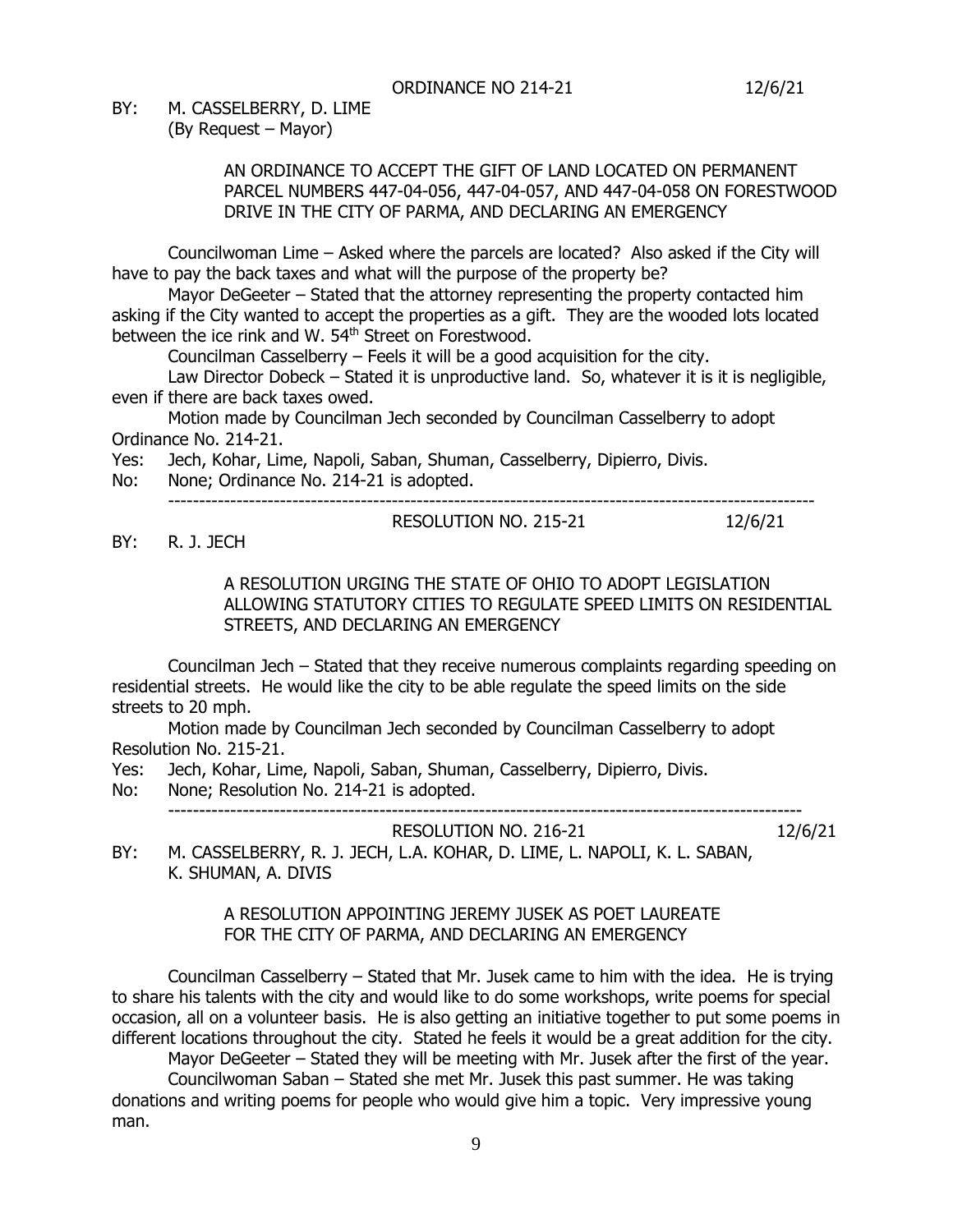Motion made by Councilman Jech seconded by Councilman Casselberry to adopt Resolution No. 216.21.

- Yes: Jech, Kohar, Lime, Napoli, Saban, Shuman, Casselberry, Dipierro, Divis.
- No: None; Resolution No. 216-21 is adopted.

-------------------------------------------------------------------------------------------------------

BY: K. L. SABAN

(By Request – Auditor)

## A RESOLUTION APPROVING THE CITY AUDITOR'S POST CERTIFICATION OF REQUISITIONS AS DETAILED IN EXHIBIT "A" AND DECLARING AN EMERGENCY

RESOLUTION NO. 217-21 12/6/21

Councilwoman Lime – Commented on the vendors that are behind on their billing. It can affect budgets.

Motion made by Councilman Jech seconded by Councilman Casselberry to adopt Resolution No. 217-21.

- Yes: Jech, Kohar, Lime, Napoli, Saban, Shuman, Casselberry, Dipierro, Divis.
- No: None; Resolution No. 217-21 is adopted. --------------------------------------------------------------------------------------------------------
- ORDINANCE NO. 218-21 12/6/21 BY: K. L. SABAN, R. J. JECH, L. A. KOHAR, D. LIME, L. NAPOLI, K. SHUMAN, M. CASSELBERRY, A. DIVIS (By Request – Mayor)

AN ORDINANCE APPROVING AND RATIFYING A COLLECTIVE BARGAINING AGREEMENT BETWEEN THE CITY OF PARMA AND THE AMERICAN FEDERATION OF STATE, COUNTY, AND MUNICIPAL EMPLOYEES, AFL-CIO, LOCAL 3924 UNION (AFSCME), REPRESENTING THE CITY HALL EMPLOYEES FOR THE PERIOD OF JANUARY 1, 2021 THROUGH DECEMBER 31, 2023 PURSUANT TO CHAPTER 4117 OF THE OHIO REVISED CODE, AND DECLARING AN EMERGENCY

Motion made by Councilman Jech seconded by Councilman Casselberry to adopt Ordinance No. 218-21.

Yes: Jech, Kohar, Lime, Napoli, Saban, Shuman, Casselberry, Dipierro, Divis.

No: None; Ordinance No. 218-21 is adopted. -------------------------------------------------------------------------------------------------------

ORDINANCE NO. 219-21 12/6/21

BY: K. L. SABAN, R. J. JECH, L. A. KOHAR, D. LIME, L. NAPOLI, K. SHUMAN, M. CASSELBERRY, A. DIVIS (By Request – Mayor)

> AN ORDINANCE APPROVING AND RATIFYING A COLLECTIVE BARGAINING AGREEMENT BETWEEN THE CITY OF PARMA AND THE AMERICAN FEDERATION OF STATE, COUNTY, AND MUNICIPAL EMPLOYEES, AFL-CIO, LOCAL 3924 UNION (AFSCME), REPRESENTING THE POLICE RECORDS CLERKS FOR THE PERIOD OF JANUARY 1, 2021 THROUGH DECEMBER 31, 2023 PURSUANT TO CHAPTER 4117 OF THE OHIO REVISED CODE, AND DECLARING AN EMERGENCY

Motion made by Councilman Jech seconded by Councilman Casselberry to adopt Ordinance No. 219-21.